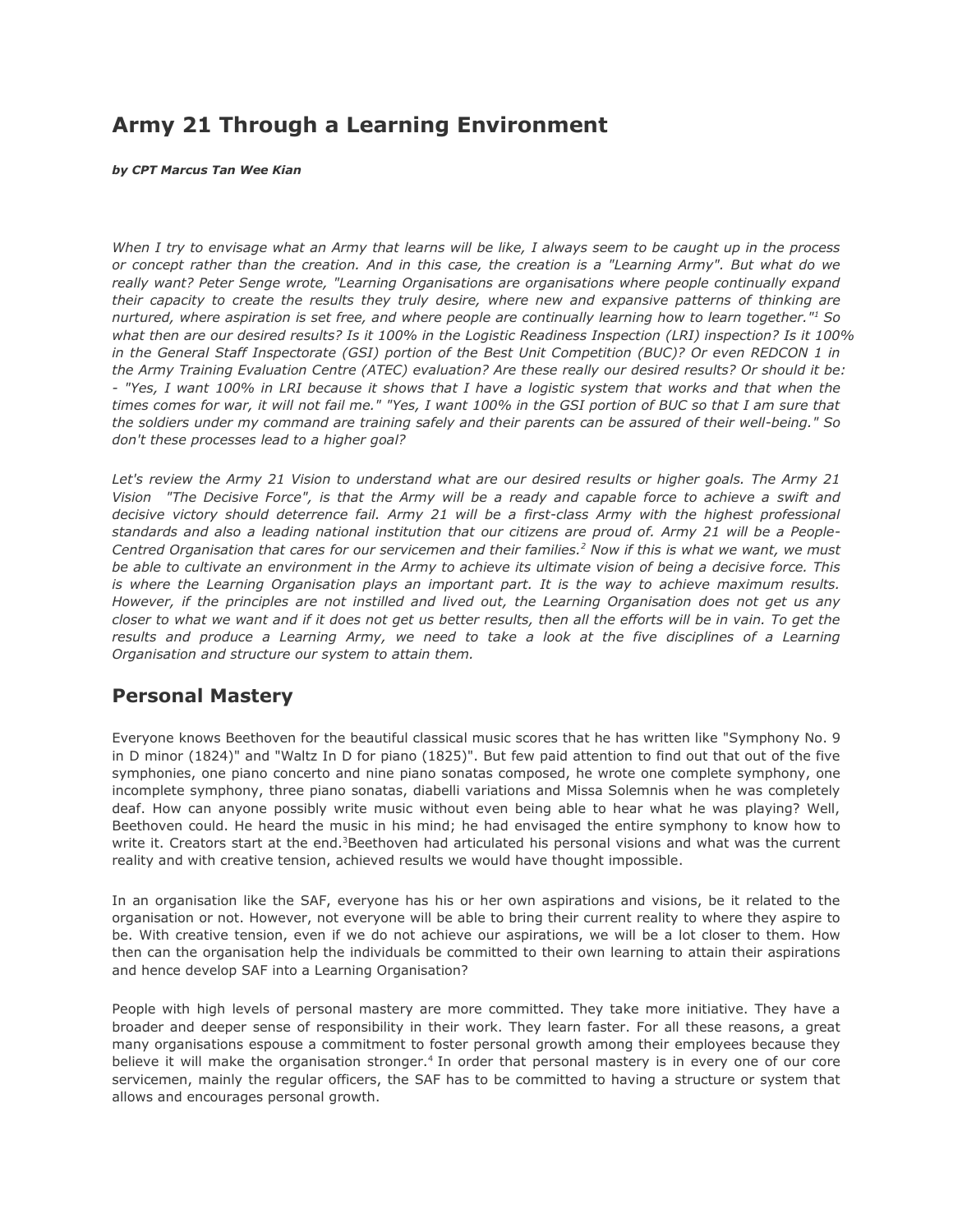Currently scholarships are seen as a means of recruitment rather than for the personal development of a serviceman. In a way, it is rightfully so as this is the message communicated to the serviceman. It is because of his commitment to join the SAF that he may be given the scholarship. Whether the scholarship is a Local Study Award (LSA), Academic Training Award (ATA) or any other award, it serves this purpose. The higher the education attained, the more the exposure, the better one can contribute to the organisation. But funding constraints place a limit on the number of scholarships awarded. Therefore, not everyone is given an opportunity for personal growth in this area. Although this limitation is understandable, we may have to re-look at this constraint if we really value the personal development of our soldiers and not just focus attention on the minority. Consideration should be given to majority of the soldiers in general for their personal development to enhance their personal mastery. Another aspect relating to the award of scholarships is that they are currently awarded on a request basis. If we can change that to an organisationdriven system where servicemen who have met a certain set of criteria are offered the opportunity by the organisation for personal development, leaving the decision to the serviceman, this will give a strong indication of the desire of the organisation to develop its solders to being more committed soldiers. For soldiers who have personal mastery, signing a Moral Obligatory Service (MOS) will not be seen as a bond because they are dedicated and committed to the SAF in the first place. As long as they are given the opportunity, they will be raring to go.

In the Bible, the book of Proverbs 21:16 it is written, " Iron sharpens iron, so one man sharpens another." This is the heartbeat of mentoring that one person sharpens the skills, the thinking, the values and the character of another. Mentoring has been identified as an important way of developing our officers in the SAF. Systems are in place such that a selected group is under the mentoring care of a senior officer who will give career and professional advice when required. It is also a form of coaching as the mentored learn from their mentors. This is a good start. However, in order not to limit the benefits that can be derived from mentoring by just applying it with a select group of officers, we can evaluate and re-structure the system to encompass everyone. Currently within battalions, commanders would mentor their subordinates informally on their own accord. No structured system is in place. If we value every single soldier and their contribution, then we may need to formalise a proper mentoring system. It cannot be left to the flexibility of the commanders to handle their subordinates, as the quality of the mentorship may differ for various reasons, e.g. assessment biasness, and the full benefits of mentoring will not come about.

| $^{\prime\prime}$ To        | add | growth, | lead | followers. |
|-----------------------------|-----|---------|------|------------|
| To multiply, lead leaders." |     |         |      |            |

When the structure allows for personal mastery, it allows personal visions to be established and only with personal visions, do we see shared visions develop.

## **Shared Vision**

Just imagine yourself driving through the rural areas of New Zealand. Everything you saw was so beautiful and then suddenly you were captivated by a view and it simply took your breath away. You carefully took a picture of this view to show it to your wife. When you returned from the trip, you were so excited about the view that you started describing it to your wife and all she did was patronise you with a smile. It was only after she saw the photograph that she connected with the view you have seen. That was when both of you talked about the beautiful view as though you were there together.

A vision is truly shared when people have a similar picture and we are committed to one another for it. It is not just each of us, having an individual vision and moving towards it but all of us, with a common vision, committed to achieving it together. When people truly share a vision, they are connected, bound together by a common aspiration.<sup>5</sup> Shared vision provides the focus, which inevitably generates learning. When everyone sees the picture, the excitement and energy causes him or her to strive to achieve whatever end state they see.

In the Army, we have Army 21 Vision as our picture. But have we truly internalised the Army 21 Vision or have we like good obedient soldiers complied with what our commanders have directed us? How have we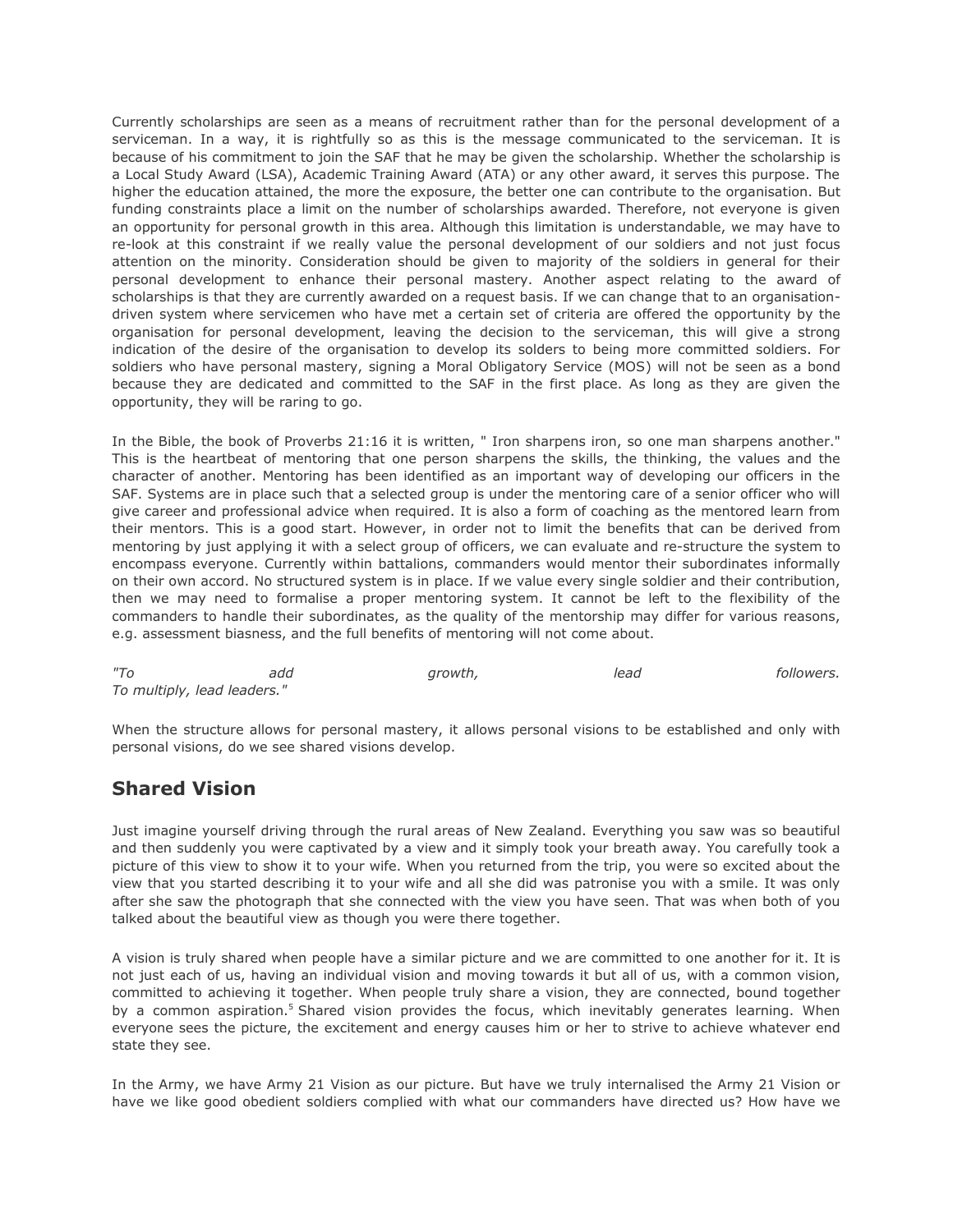communicated our vision and how close have we brought our soldiers to see the "beautiful picture"? In the Army, we have an advantage or a disadvantage depending on our perspective, when compared to other organisations. We are soldiers and as soldiers, we are mostly compliant, probably more so for regular soldiers. Personally, I never thought being compliant was a bad thing until I learnt about the difference between enrolment, commitment and compliance.

The committed person brings energy, passion and excitement that cannot be generated if you are only compliant. The committed person does not play by the "rules of the game". He is responsible for the game. If the rules of the game stand in the way of achieving the vision, he will find ways to change the rules.<sup>6</sup> What I see as a difference is that committed soldiers are those who willingly sacrifice everything to see a better Army, but a compliant soldier will follow instructions blindly because at the back of his mind are issues of promotion and ranking that are driving him. These people accept the vision but do they really own it? A committed soldier will have the moral courage to voice out to higher authority if the process or ideas put forth are not getting us nearer to our vision. Are we ready for committed soldiers? Are we ready for soldiers to question the rationale for things like "No right turns in and out of camps in the SAF"? And when questioned, would we simply just brush them off or take time to re-evaluate the system. Not disputing the fact that there are times when a situation may call for complete compliance, more often than not, it is better for the organisation to have soldiers who believe in the system and live it out. In this example, a better solution to enhance our soldiers' safety may be to train our drivers better or improve the traffic system in and out of camps instead of having our soldiers follow the instructions blindly. Although it is a good preventive measure and it reduces risk, a better way could be considered and implemented than to have a quick "fix". All this boils down to communication. We need to examine how we have communicated our vision as well as our process leading to our vision.

At the birth of the Army 21 Vision, I was in the battalion as an OC and the vision was well communicated to the battalion HQ and company HQs. We had a presentation on video and notes that defined clearly what the vision is all about. But since then, we have had no follow-up on it through forum or otherwise; to give an indication on how much closer we have gone from current reality to vision. A vision is something you have to be constantly reminded of and it should be measured from time to time to check if we have progressed from compliance with the vision to commitment to the vision. Even if we are not fully aware of what the vision is about, at least we need to know the purpose of our existence, of being in the SAF, namely to ensure that no one takes away our home, Singapore, and to exercise the governing ideas for our vision the seven core values of the SAF. This cannot be left to individuals' willingness to learn on their own but a system has to be in place to encourage the fulfilment of the vision and the application of the values.

Currently we have systems or structures in place to build on our cause. As part of National Education, we have highlighted the importance of the SAF, its functions and its vision. In leadership training, we are constantly instilling in our future leaders the core values that have been our guiding principles all this while, even before the birth of Army 21 Vision.

It was once written, "The greatest monument of a man is not a pyramid, but a record of service built upon a foundation of solid virtues: honesty, purpose, application, study, work and kindliness." In a way, what sort of a "monument" the Army can give to this nation is probably an Army whose service is anchored in the seven core values of the SAF. We have been able to communicate all these at a very broad level but we probably need to go on a more personal basis. Mentoring may be able to meet this purpose.

If our leadership were all mentored, we have a chance to ensure close to perfect communication of Army 21 Vision. It may not be the only way but it can be one of the ways. At least we are able to always keep in check with one another, the alignment of our own vision to that of the Army's and remind each other on the guiding principles of our organisation, which in this case are the seven core values.

As an organisation, how does this even help our nation? Committed soldiers are committed citizens. When our soldiers recognise the importance of the Army's vision, purpose and guiding principles, they recognise the importance of defence and the sovereignty of the nation. The guiding ideas will also be part of their daily lives and will benefit the nation as a whole.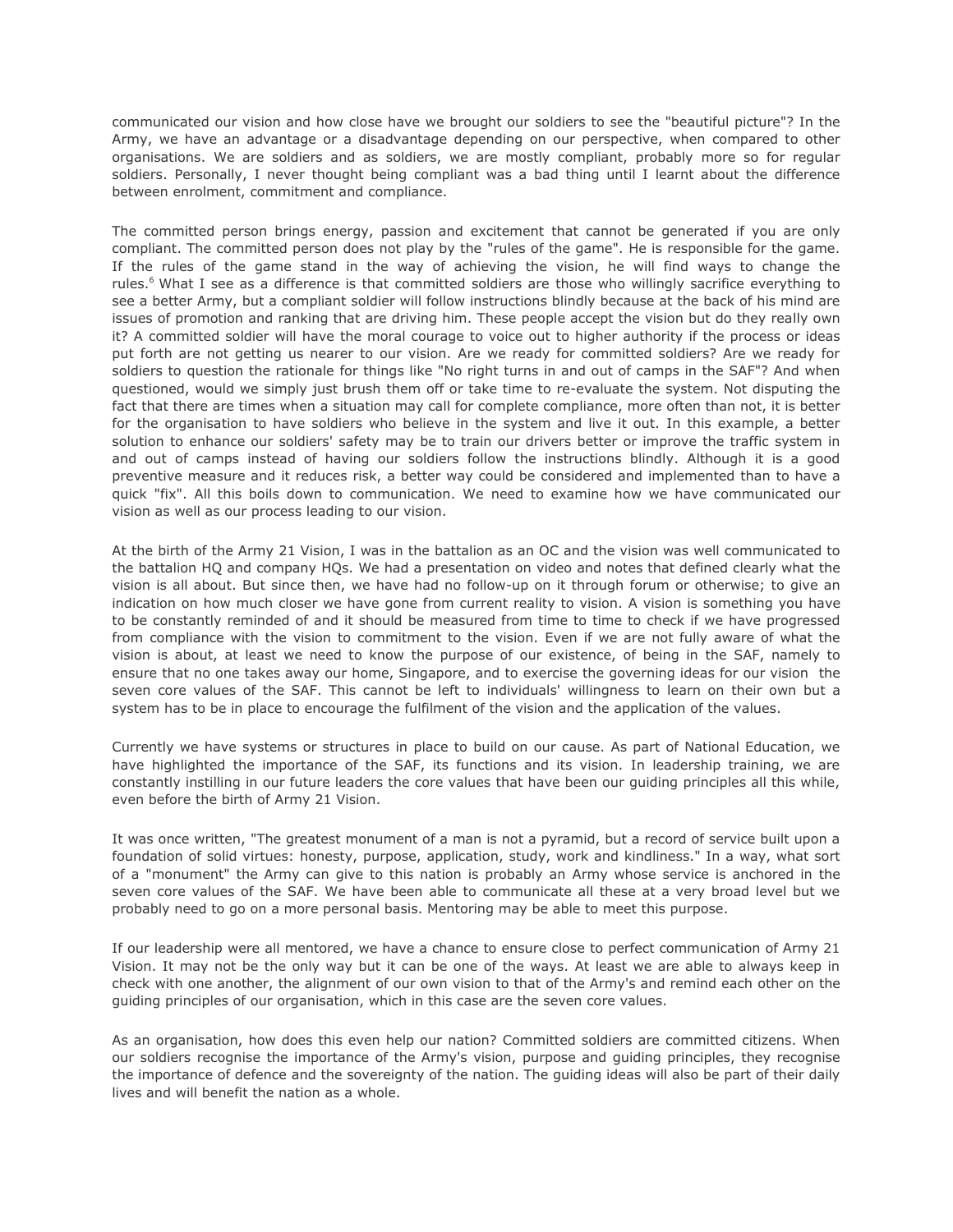## **Mental Models**

We all form mental models in our minds that dictate our behaviour. It is important for us to keep our minds open in order to reflect upon, inquire, evaluate and improve on our approaches. As it is once said, "Minds are like parachutes, they function only when they are open." And it has to be a constant practice.

As an OC, the Applied Behavioural Science Department (ABSD)'s survey done for the company with reference to my command was helpful for me to keep tabs on my management of my company and to determine whether there were any problems or issues I should pay attention to. And through this survey, I also had an opportunity to know the men's view of the commanders under me. Although I am usually told to view this survey with a pinch of salt, it nevertheless reinforces prior views I have of certain commanders or platoons. And in certain categories that may seem unfavourable, I adopt the "seeing it objectively" approach. If at my level, as a sub-unit commander, I have certain inclinations in my responses, I am sure that at the commander's level, there will be even more mental pictures formed. These surveys are meant to help and they do but perhaps the way the results of the survey are presented needs to be looked into. Trained psychologists will probably need to assist commanders at all levels to reflect on the feedback by their subordinates. And through this, hopefully, generative learning ensues.

Peter Senge's *The Fifth Discipline* looked at how organisations like Hanover Insurance established a learning environment and in one of Hanover's Credo on Mental Models, it was mentioned in the third Credo, "Self concluding discussions result in deeper convictions and more effective implementation."<sup>7</sup> In the Army that had always had a more traditional hierarchical approach to things, it is sometimes quite unavoidable to arrive at a decision through the top-down approach. This is usually due to the time sensitivity of the matter. This approach is adopted in handling appraisals. A better way would be to have the serviceman come to his own conclusion in agreement with his superiors i.e. self-conclusion. This approach will help the serviceman identify and be convicted in the areas that he requires to learn. Our capacity to learn should never be bounded by our rank, our age, our superiors or even ourselves.

## **Team Learning**

"A team never wins championship if its players have different agendas."<sup>8</sup> A group of talented individual learners will not necessarily produce a learning team, any more than a group of talented athletes will produce a great sports team. Learning teams learn how to learn together.<sup>9</sup> If a team were to learn, there must be a common agenda, a shared vision and that is when a team begins to learn together.

In the Army, with the implementation of the After Action Review (AAR) recently, we have recognised dialogues and discussions as important components to team learning. Through the use of AAR, opportunities are given to everyone who participates in an activity to share one's views so that the team will be able to learn from one's experiences. One important aspect covered by Peter Senge in *The Fifth Discipline* is this issue on defensiveness. "It is not the absence of defensiveness that characterises learning teams but the way defensiveness is faced." The one who leads the AAR plays a very important role in this aspect. Usually the commander who leads the AAR sets the tone for discussion. If the commander adopts a "finger pointing" approach while doing an AAR, this would discourage constructive participation in the discussion. Instead, the men would go into their defence routine of "building a brick wall".

We have the means, which is the structure, in place for dialogue and discussions. This has been and will continue to be an effective tool for the Army to learn. However, we need to tackle the issue of hierarchy. As stated in *The Fifth Discipline*, "Everyone involved must truly want the benefits of dialogue more than he wants to hold onto his privileges of rank. If one person is used to having his view prevail because he is most senior person, then that privilege must be surrendered in dialogue. If one person is used to withholding his views because he is more junior, then that security of non disclosure must also be surrendered. Fear and judgement must give way. Dialogue is 'playful'; it requires the willingness to play with new ideas, to examine them and test them. As soon as we become overly concerned with 'who said what' or 'not saying something stupid', the playfulness will evaporate."<sup>10</sup>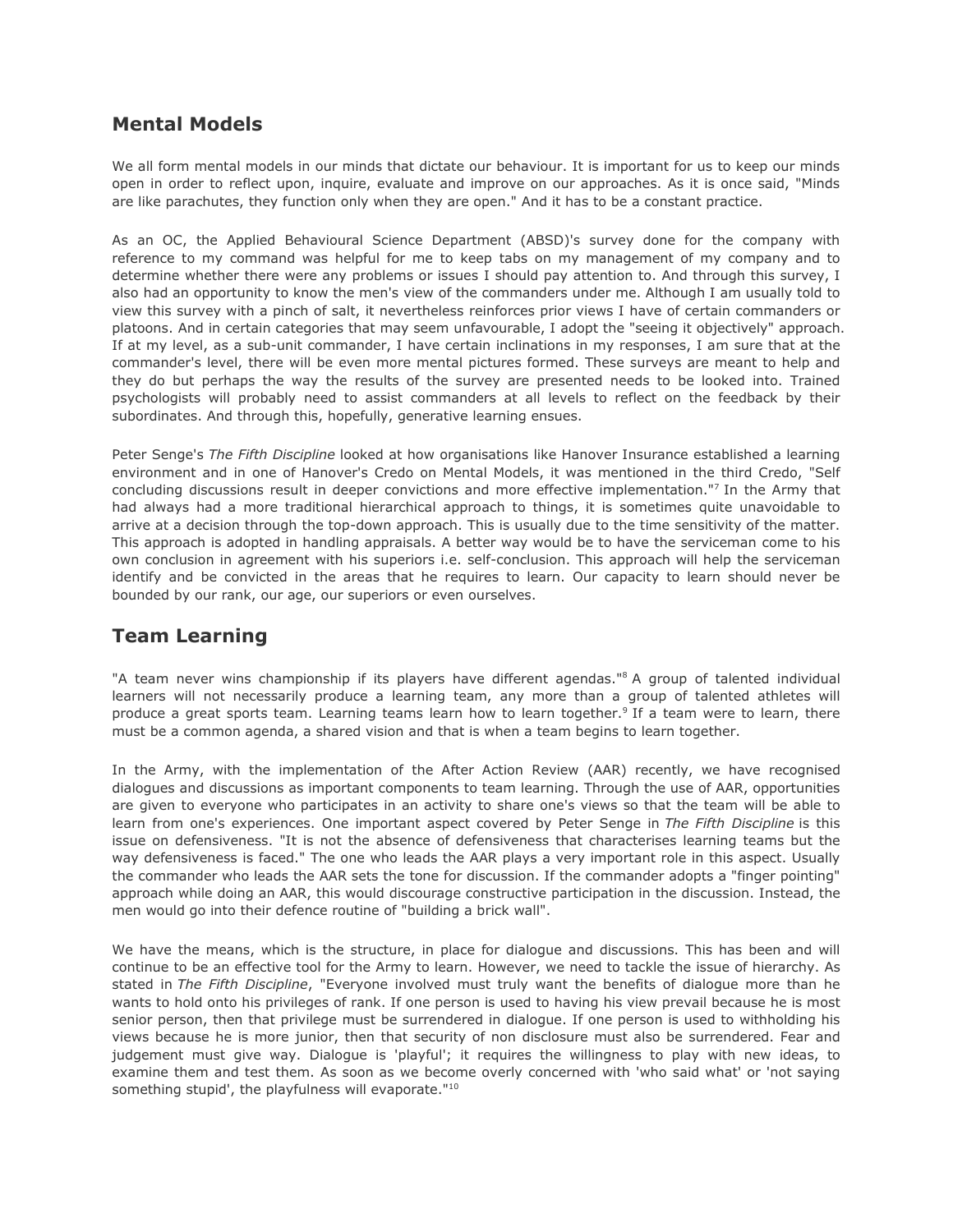## **System Thinking**

In a HDB block, the letterboxes are centralised at the void decks for the convenience of the postman to deliver letters. Unfortunately, residents also receive numerous advertisements from companies who make use of this "convenience" to mass deliver their pamphlets. However, that is not the issue. The issue arises when the residents choose to dump these mails onto the floor next to the letterboxes and create a mess. The solution by the town council was initially to place rubbish bins near the letterboxes to encourage residents to dispose their unwanted mails but this did not help. Residents continued to litter. Town councils then built a drain-like feature in front of the letterboxes to allow the resident to sweep their unwanted mails into the "drain". It looked like a sound solution but if we were to examine it, it did not address the issue of inconsideration. Although most residents confine their disposal of the mail to the "drain", there are still others who simply do not care if they have dumped their unwanted mails out of the "drain". This measure has only encouraged residents to feel that it is all right to litter since the town council will clean up the mess.

System thinking allows understanding of systems, structures and the inter-relationships that directs our behaviour. Having this capacity, we will be able to see complex and detailed patterns that help us build a learning structure.

The Army has fallen into the trap of quick fixes. And this is not because we are looking for an easy way out but because at times our operational readiness is so time sensitive that we cannot afford to wait for a better solution or for someone to repeat the mistake for everyone to learn.

The example "No Right Turns", illustrated under the Personal Mastery section, is a quick fix. It was an accident caused by a soldier trying to turn right into the camp and so subsequently all vehicles were stopped from turning right. The idea does have an immediate effect of reducing the risk of accidents caused by vehicles turning right. However, this should just be a temporary fix. A long-term fix may be to look into the traffic system of the camps or even re-look at the training and selection of drivers. Vehicles that turned right were not the root cause of the problem and stopping everyone from doing so does not solve the risk of accidents. As a result of this "No Right Turn" rule, some drivers may have to travel further to reach their destination and this exposes them to a greater risk of having an accident.

In recent years, ATEC reports have always reflected that junior commanders are weak in command and control. This opinion is agreed by most that have held senior appointments. However, on reflection, have we not been culprits of this phenomenon of the junior commanders? When a section commander cannot command his section, we send our platoon sergeant to take over, when a platoon sergeant cannot conduct an inspection during battle procedures, we send our Company Sergeant Major to take over. Have we not taken away the learning opportunity from the one who really needs it? By doing this, we are only compounding the problem, which will be exposed sooner or later like when the Battalion Proficiency Test (BPT) is held. The worse effect is that when we get someone else to take on the job, that someone has less time for his own primary task.

Coming from the Officer Cadet School, I know the importance of inter-personal relationships. If we train officers who do not fulfil their roles as platoon commanders, we can never get well-trained soldiers. That is the reason that there can be no compromise in training. It becomes a vicious cycle. Imagine a company that allows manipulation of scores to take place in an Advanced Trainfire Programme (ATP) shoot just to achieve results of good marksmanship without actual skills. The company will merely have the temporary elation of having good results on paper. However NS companies that come under these cadets, who are later commissioned as officers, will tend to seek the easy way to achieve results. Are we able to rely on such companies in times of war? The consequences may be realised much later, but by then it will be too late for regrets.

It is encouraging to note that a recent directive from G6 Army has shown that the Army has moved a step towards to being a Learning Organisation. This directive is on the use of blanks for live-firing rehearsals. We used to use blanks for live-firing rehearsals until it was banned due to an incident of mixing live and blank ammunition. The immediate quick fix was to ban use of blanks in live firing pending the investigation. This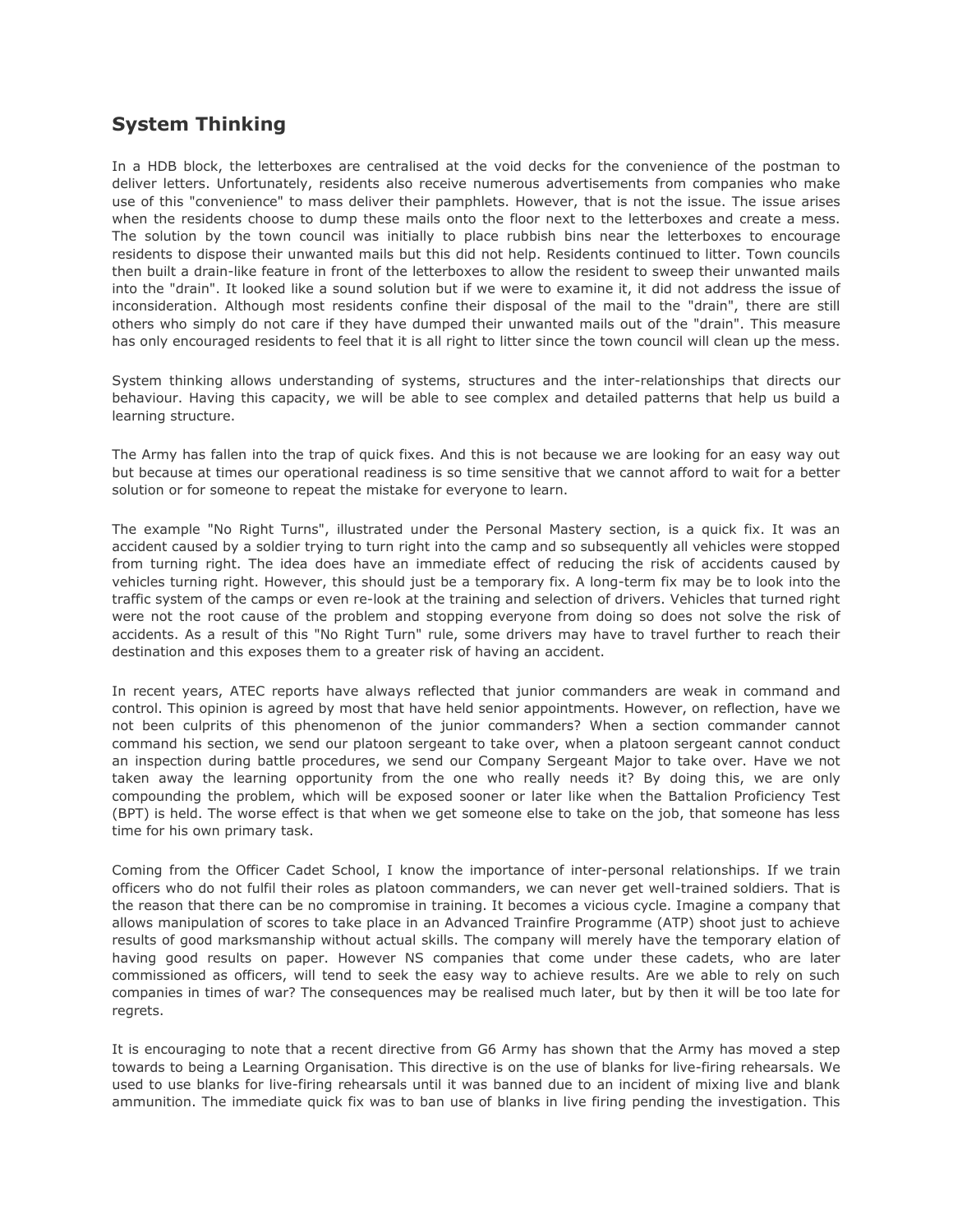was a good arrangement. Once the investigation was over, the ban was lifted and new regulations to the use of blanks were issued. Much thought has been given to the incident and what we have now is a more realistic rehearsal for live-firing and better safety measures to eliminate the chances of mixing live and blank ammunition.

We must recognise that the organisation and its system are inter-linked and changes or measures cannot be implemented in isolation. If we should erroneously do that, the learning process is short-circuited.

# **Conclusion**

As part of the Army, we must recognise that there are obstacles like hierarchy that at times restrict openness in learning and how our mental models affect our behaviour, but it is not without solutions. More importantly, we know the importance of having a learning culture in the Army in order to achieve the results that matter the most to us: Army 21. And achieving this shared vision begins with our personal mastery. Mentoring, in my opinion has a key role to play in aligning our personal goals with our Army's vision. Many of the other issues mentioned are related to mindsets that constrain us. We must get past these mindsets that restrict our learning.

All these take time to change. Developing the Army into a Learning Organisation will not be an overnight affair. Many of the disciplines come with lots of practice and application. It takes time for the principles to take root. Just like the roots of a vineyard; it takes years for it to have a strong hold. Idealistically, one day we will all see our roles in the Army as a higher calling than just national service or a career.

*This essay won a Merit Award in the 4th COA Essay Competition 2001.*

## **Endnotes**

- **1.** *The Fifth Discipline* **by Peter Senge, Pg 3**
- **2. Army 21 vision statement**
- **3.** *The Path of Least Resistance* **by Robert Fritz, Pg 51**
- **4.** *The Fifth Discipline* **by Peter Senge, Pg 143**
- **5. Ibid. Pg 206**
- **6. Ibid. Pg 221**
- **7. Ibid. Pg 190**
- **8.** *The 21 Irrefutable Laws of Leadership, Follow them and People will Follow You* **by John C. Maxwell, Pg 161**
- **9.** *The Fifth Discipline* **by Peter Senge, Pg 257**

**10. Ibid. Pg 245**

## **Bibliography**

**1.** *The Fifth Discipline The Art & Practice of The Learning Organisation***, Peter M. Senge (1990) Reprinted by Random House Business Books, London 1999**